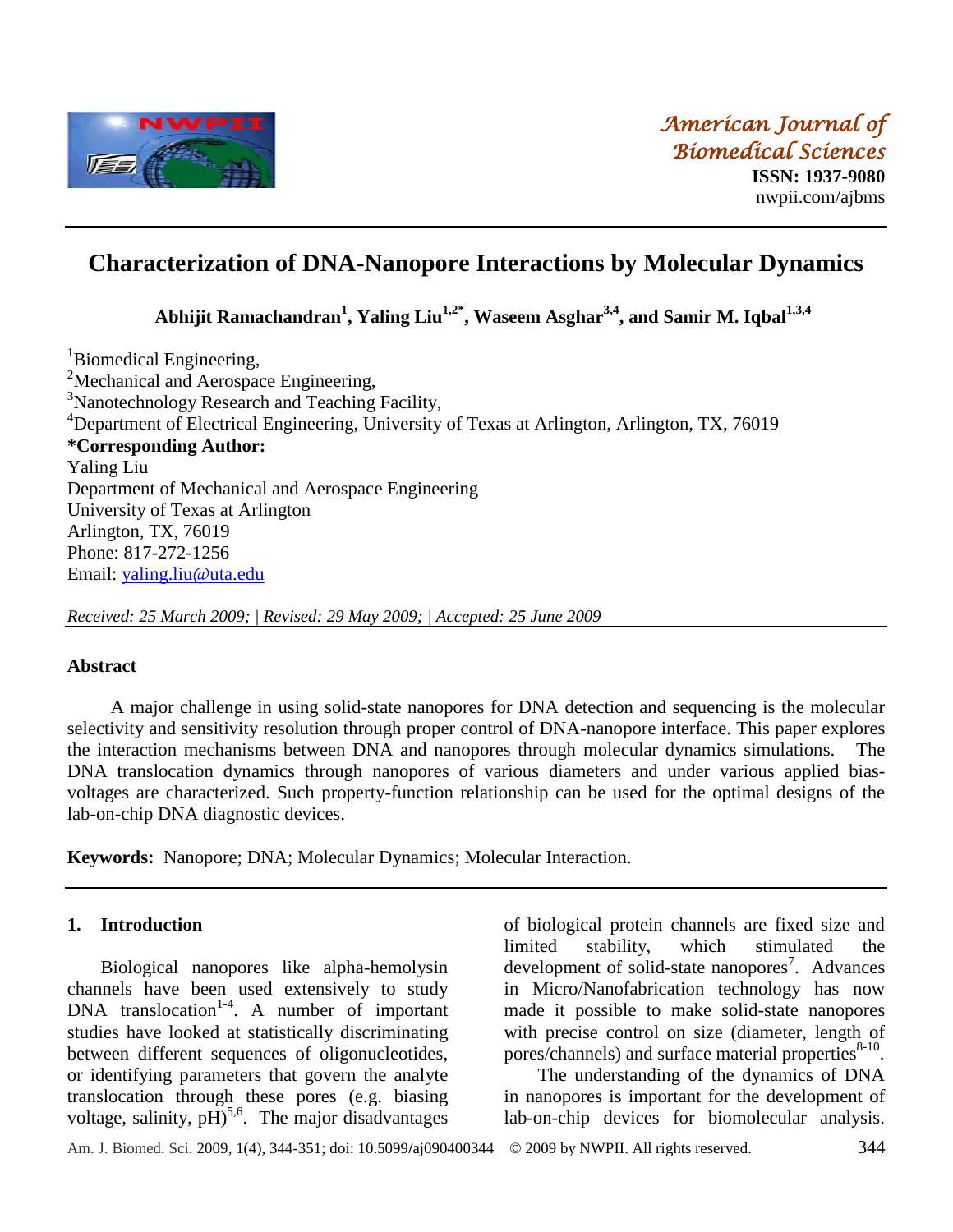However, the interaction between DNA and nanopores is still not well understood due to the small length scales of the DNA/nanopore and the dynamic nature of the translocation process. Studies of electrophoretic transport of DNA in nanochannels have revealed that DNA-channel surface interaction leads to a diffusion rate much lower than predictions by traditional diffusion theory<sup>11</sup>. Extensive experiments and simulations have focused on understanding translocation of a long DNA strand by analyzing the dips in the ionic current due to the blockage of the channel and correlating the time of dip in the ionic current to the polymer length<sup>9, 12-17</sup>. There has also been work done to understand the stretching of the DNA in the nanopore under the application of electric field<sup>3, 18</sup>, as well as the effect of temperature and DNA sequence on the translocation kinetics<sup>19</sup>. All these works have a common feature in that they have considered a DNA with length greater than that of the nanopore and initially located outside the pore. It is known that the translocation kinetics outside and inside the pore are different due to the ion accumulation near the pore entrances. Moreover in the reported simulation studies, higher voltages (compared to typical experiments) are applied to overcome the timescale limitations. In this study, periodic boundary conditions are applied at the inlet and outlet of the pore. Thus, there is no ion depletion under higher voltages and DNA is always within the pore. This helps characterize translocation kinetics of DNA inside a nanopore and DNAnanopore interaction without the entrance and exit effect.

Nanopores with molecular selectivity are needed to determine DNA conformation and base pair level information simultaneously<sup>20</sup>. To provide such selectivity, simple chemical treatment such as silane coating will not be sufficient<sup>21-24</sup>. Iqbal *et al.*<sup>10</sup> have demonstrated that such selectivity can be imparted by using tethered DNA hair-pin loops coated on the inner surface of the nanopore. But little is known about properties of these coated DNA monolayers which are influenced by size, geometry, and surface curvature of the pore<sup>25</sup>. Other factors that also modulate the tethered DNA orientation include initial orientation, attachments with the wall, applied electric field, and the hydrodynamic interactions<sup>19, 26</sup>. Thus, it is important to characterize the interaction between DNA and chemically modified nanopores.

The goal of this paper is to develop an understanding of the interaction between DNA and nanopore surfaces and the translocation process of DNA by probing the DNA-nanopore interaction mechanisms through molecular dynamics simulations. This research will not only advance the molecular-level understanding of the DNA-nanopore interface, but also help design labon-chip devices for diagnosis and measurement of therapeutic responses.

# **2. Method**

Molecular Dynamics (MD) simulations are performed on  $NAMD^{27}$  (NAnoscale Molecular Dynamics) to study DNA translocation in nanopores of various diameters and surface coatings. The CHARMM<sup>28</sup> force field is used for the DNA, nanopore (silicon nitride), and their interactions. The total potential energy is composed of bonded energies and non-bonded pair interaction energies:

d to determine DNA conformation and base  
\nlevel information simultaneously<sup>20</sup>. To  
\n
$$
U = E_{\text{bond}} + E_{\text{angle}} + E_{\text{dihedral}} + E_{\text{improper}} + E_{\text{elec}} + E_{\text{vdw}} + E_{\text{constraint}} + E_{\text{other}}
$$
\n
$$
= \sum k_b (b - b_0)^2 + \sum k_\theta (\theta - \theta_0)^2 + \sum k_\chi (1 + \cos (n (\chi - \delta)))
$$
\n
$$
+ \sum k_\psi (\psi - \psi_0)^2 + \sum_{i < j} \frac{q_i q_j}{4 \pi \varepsilon_0 r_{ij}} + \sum_{i < j} \left( \frac{A_{ij}}{r_{ij}^{12}} - \frac{B_{ij}}{r_{ij}^{6}} \right) + E_{\text{constraint}} + E_{\text{other}}
$$

Am. J. Biomed. Sci. 2009, 1(4), 344-351; doi: 10.5099**/**aj090400344© 2009 by NWPII. All rights reserved. 345 Non-bonded interactions are cut off at 1.2 nm and the Lennard–Jones potential is smoothly shifted to zero between 1 nm and the cutoff distance. The

pair list is updated every step using a 1.4 nm cutoff. Particle mesh Ewald (PME) is applied for long range electrostatics. The temperature is set at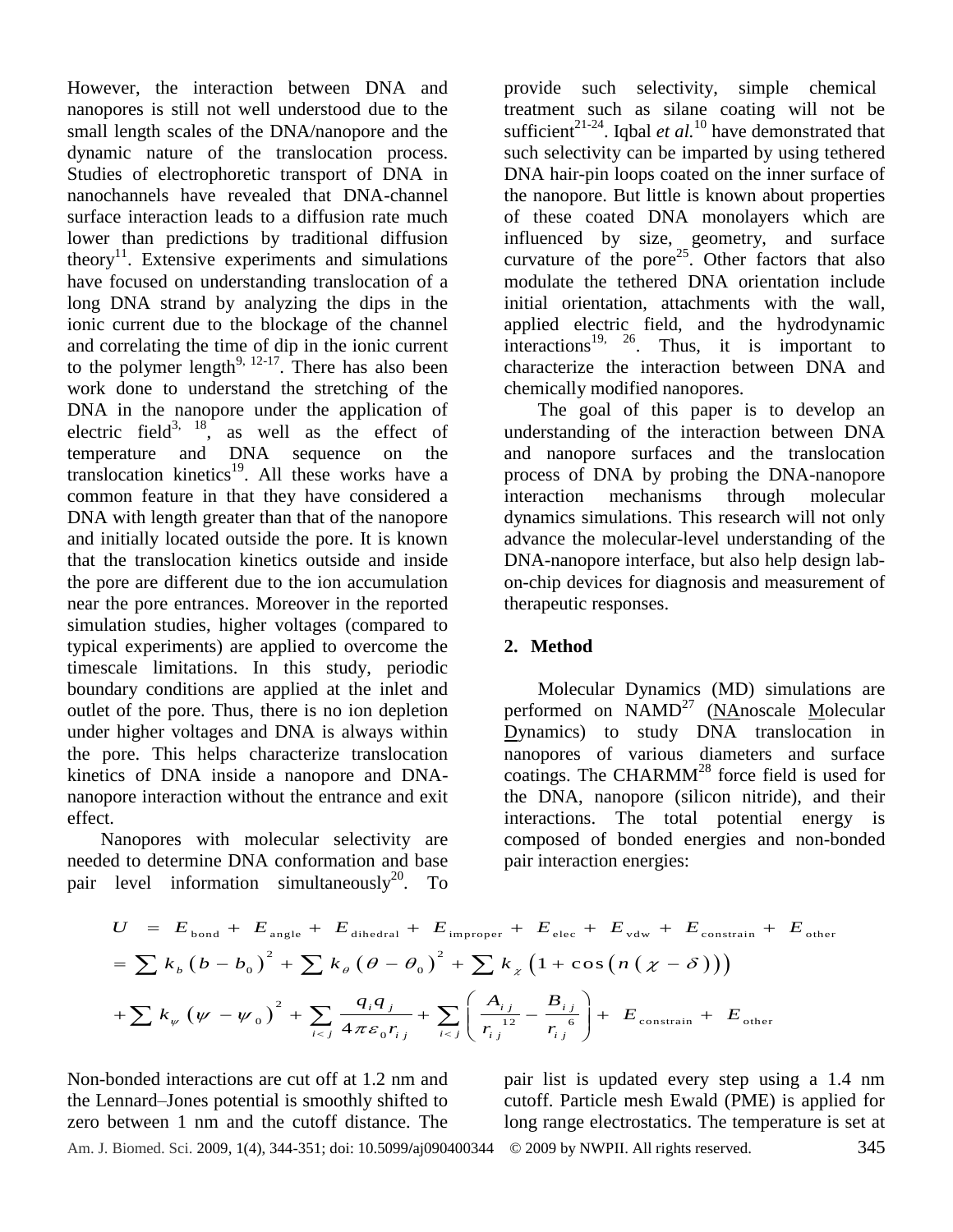be 295 K and a time step of 1 fs is used. Periodic boundary conditions are applied at the entrance and outlet of the pore. Analysis and visualizations are done with Visual Molecular Dynamics  $(VMD)^{29}$ . All simulations are performed on the supercomputer cluster POPEL at Pittsburgh Supercomputing Center  $(PSC)^{30}$ .  $A \quad 2 \quad ns$ simulation on 8 processors took around 24 hours. The number of atoms in the system varies with the

size of the nanopore. A typical simulated system has 14814 atoms, consisting of 8000 for nanopore, 6383 for water, 258 for DNA and 200 for ions. The timescale covered by molecular dynamics simulations is currently limited to  $100 \text{ ns}^3$ . To accelerate the translocation events that normally take milliseconds, the MD simulations are performed at a higher applied voltage than 100– 200 mV, applied typically in experiments.



**Figure 1.** DNA translocation in pores of sizes: (A) 1.5 nm; (B) 2 nm; (C) 3 nm; (D) 4 nm.

#### **3. Result**

## **3.1 Size-Dependent DNA-Nanopore interaction**

In the absence of surface friction, nanochannels would be a free solution environment in which DNA molecules would move with a length-independent mobility. However, electrophoretic mobility of DNA molecules in slit-like nanochannels has been observed to be length dependent<sup>11</sup>. This clearly indicates that molecular interactions with the confining walls are significant, and the notion of free solution electrophoresis breaks down. To understand the size-dependent translocation, DNA interaction with pores of various sizes is studied here. A short single strand DNA (ss-DNA) of 8 bases (AATTGTGA) is driven by electrophoresis through nanopores with diameters ranging from 1.5 nm to 4 nm, as shown in Fig. 1 (A: Adenosine, T: Thymine, G: Guanine, C: Cytosine). The water molecules and ions are not shown in the figure for clarity.

The van der Waals (vdW) force between the DNA and nanopore, the translocation velocity of DNA, and the ionic current as functions of pore size are

plotted in Fig. 2  $(A)$ ,  $(B)$ ,  $(C)$ , respectively. From Fig. 2(A), DNA-nanopore interaction force decreases as the pore diameter increases, due to the reduced confinement effect. Accordingly, DNA translocation velocity increases as the pore size increases. However, both the translocation velocity and van der Waals force do not change linearly with size change, but satisfy an exponential curve. There is a gradual increase in translocation velocity as nanopore diameter increases at the beginning. It then reaches a constant limit indicating that an increase in the pore diameter beyond 3 nm will not affect the ss-DNA translocation process anymore. Establishing such nanopore size – DNA translocation velocity relationship can help design nanopore size for optimized signal yield. The ionic current increases with the increase of pore diameter, satisfying a parabolic curve. It should be noted that periodic boundary conditions are applied at the inlet and outlet of the pore, thus there is no depletion of ions as is usually observed in nanopore experiments when higher voltage is applied. Although experimental data suggests that the translocation time is different for long DNA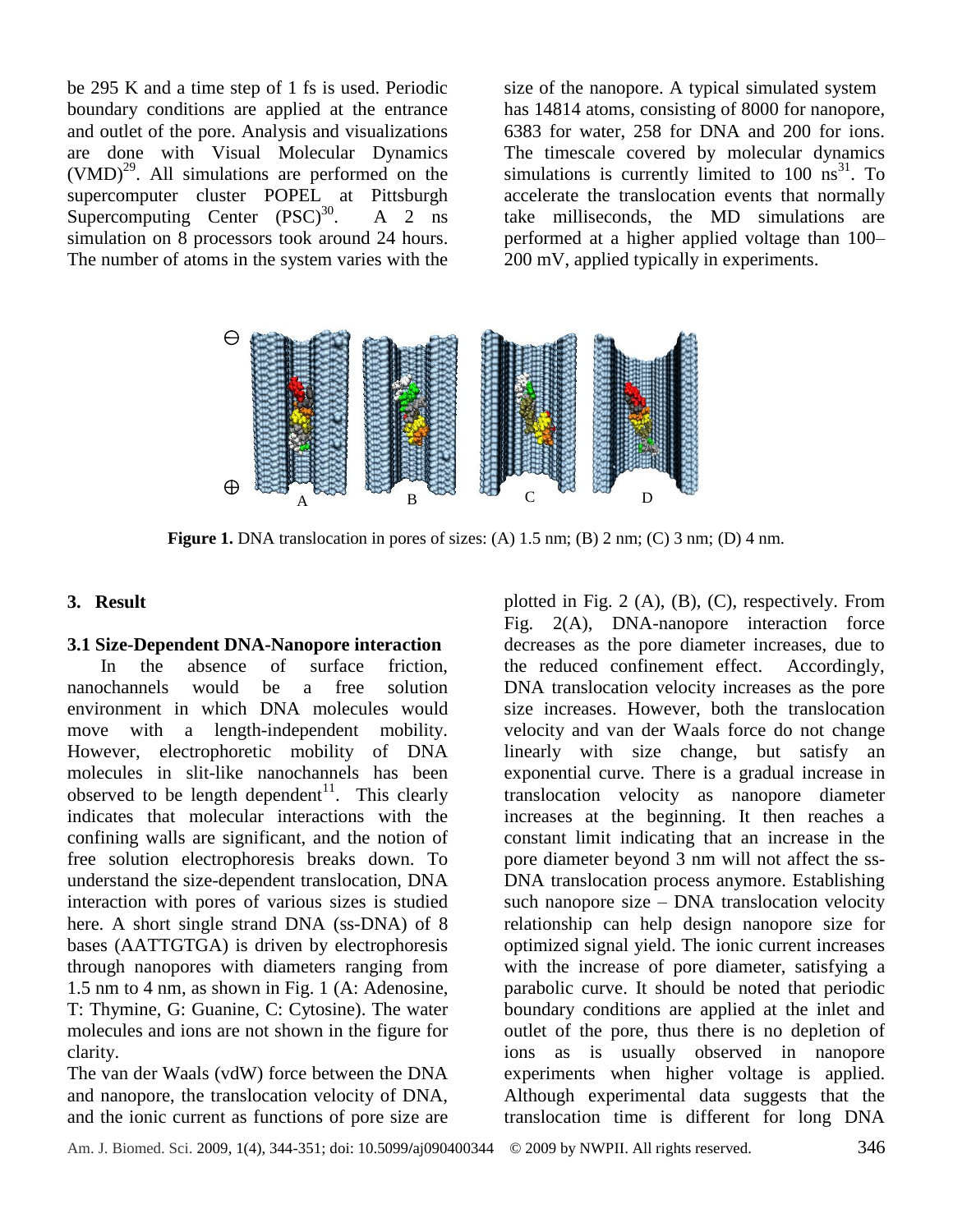strands with different sequences<sup>31,32</sup>, we did not observe significant difference in translocation dynamics for homopolymers poly-dA or poly-dT through the nanopores and believe that it might be due to the small strand (8 base) ssDNA used in the simulation. Furthermore, it is expected that there

is an optimal pore diameter for a particular voltage bias applied, which would provide sufficient confinement to enhance the molecule detection yet large enough for DNA to pass through. Such optimal designs will be explored in the future work.



**Figure 2.** DNA translocation in pores of different sizes (A) van der Waals force; (B) Velocity; (C) Ionic current.



**Figure 3.** DNA translocation under different applied voltages (A) van der Waals force; (B) Velocity; (C) Ionic current.

#### **3.2 Voltage-Dependent DNA-Nanopore Interaction**

Besides nanopore diameter, the applied voltage also largely influences the DNA translocation speed. Considering a balance between confinement and translocation, a nanopore with a diameter of 2 nm is chosen and is applied with various voltages. From Fig. 3, a nearly linear trend can be observed between applied voltage and translocation velocity, while a parabolic trend is observed between applied

voltage and vdW force or ionic current. Ideally, ionic current should increase linearly with the increase of applied voltage for free ions passing through a nanopore. The nonlinear relationship observed in Fig. 3(C) might be induced by the existence of DNA. The free current increases with applied voltage while DNA velocity also increases. Faster moving DNA is carrying more charges due to ion condensation as well as electrokinetic flow. It should be noted that a high voltage

Am. J. Biomed. Sci. 2009, 1(4), 344-351; doi: 10.5099**/**aj090400344© 2009 by NWPII. All rights reserved. 347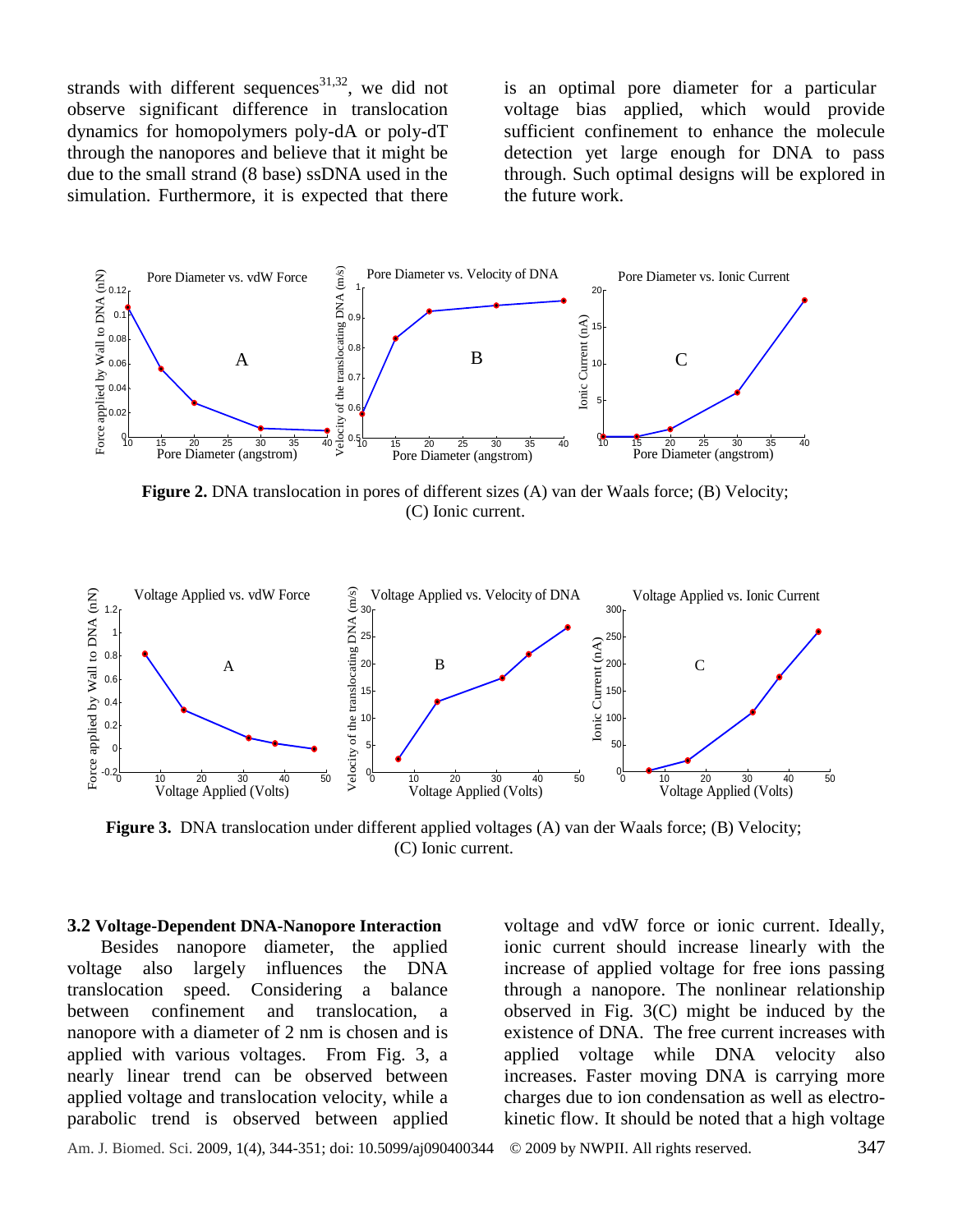is applied to observe the translocation in less than 100 ns. To study the translocation at lower voltages a coarse grained DNA model is needed, which will be included in future work.

#### **3.3 Nanopores with Surface Functionalizations**

Coating nanopores with DNA or other organic molecules like silanes can make nanopores more biologically friendly and provide control over surface charges, hydrophobicity, and chemical functionality. It is important to characterize the surface property, size, and orientation of the modified surface. The coatings used in our case are 8-base long single strands of DNA. The tethered DNA carry a negative backbone, thus these re-orient and are stretched under the applied bias voltage. Characterization of the coating polymer re-orientation is essential to predict the effective pore diameter under a particular applied voltage, which influences DNA translocation process. The spacing between the attached ss-DNA molecules on nanopore surface is determined by their radius of gyration. To avoid tethered DNA from peeling off, nucleotide of DNA strand closest to the wall are fixed on the nanopore surface. The charge on each tethered DNA is assumed "-e", due to the phosphate backbone.

Under the applied voltage bias, translocation of ions towards the opposite electrodes is observed. Since the coated ss-DNA carries a –e charge, these curled tethered ss-DNA begin to get straightened in the direction of the oppositely charged electrode. The straightened DNA increases the effective pore diameter, which is measured as the empty space in the nanopore not occupied by the coated ss-DNA. After the system reaches equilibrium, the distances between opposing ss-DNA molecules are calculated and averaged to get the effective pore diameter. There are many factors that contribute to the effective pore diameter, such as the flow of ions, the ion condensation around the DNA, voltage bias applied, etc. The effective pore diameters are plotted as a function of the applied voltage bias in Fig. 4. The effective pore diameter increases with the increase of applied electric field strength. The kinetics of DNA translocation in a polymer coated pore differs from that in a bare nanopore. In a bare nanopore, ions inside the nanopore form a double layer which prevents DNA translocation at a faster speed within the pore. With a tethered DNA coating on the surface, the ion layers disappear and different translocation speeds are expected.



**Figure 4.** ss-DNAs coated on nanopore surface. (A) Radii of gyration for same length ss-DNA in hairpin and linear conformation, coated inside a pore; (B) Effective pore diameter; (C) DNA reorient under applied Electric Field of various strengths and effective pore diameter as a function of Electric Field strength.

## **3.4 Need for Coarse-grained Model**

MD simulations are capable of capturing essentially all of the phenomena in the DNAnanochannel interaction, but are limited to a few thousands atoms – representing only a tiny portion of a long DNA chain  $(10^2$  bp with water, ions, and pore molecules considered). In addition, a very small time step on the order of femtosecond is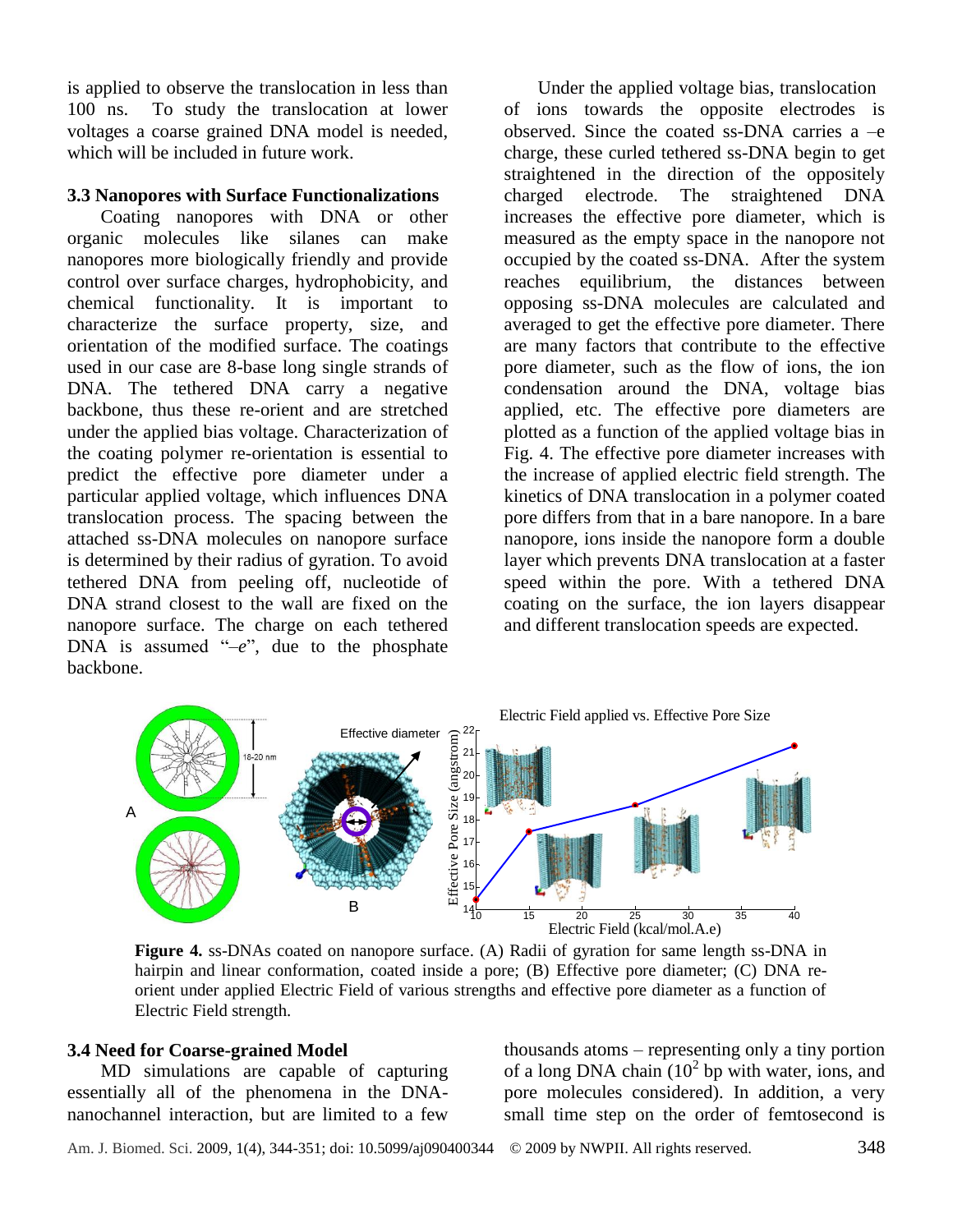required to accommodate the inherent high vibrational frequencies of light atoms. As a result, MD simulations are also limited to nanosecond time scale. To study a long DNA translocation in nanopore such as 6000 bp DNA under an applied voltage of around 100-200 mV (typically used in experiments), a coarse grained DNA model is needed. Such coarse-grained model for DNA can be established by first grouping atoms into fewer interaction sites, followed by the construction of an equivalent inter-site interaction potential. For example, a Thymine nucleotide, comprising of 32 atoms, can be coarse-grained into 3 interaction sites, one each for the phosphate (P), sugar (S), and base. There are four types of base sites, one for each type of base in DNA. To construct an equivalent inter-site interaction potential, a standard procedure<sup>33</sup> is to parameterize a preselected analytical function by matching the thermodynamic properties drawn from the fullatom MD simulations and experiments.

# **4. Conclusion**

The translocation speed of DNA in a nanopore depends on physical parameters such as nanopore diameter, electrophoretic bias, and surface coatings. The orientation of the tethered DNA in the nanopore changes the effective nanopore diameter. The effective nanopore diameter is found to be controllable in two ways: the bare nanopore size during fabrication and the strength of the applied electric field. This modelbased system can be used to optimize parameters in the design of nanopore systems for DNA/gene sequencing. The major drawback of full atomistic molecular simulation is the limitation of timescale with 100 ns. In the future work, a coarse grained DNA model will be used to simulate low-voltage DNA translation with timescale in milliseconds.

## **Acknowledgment**

Y. Liu acknowledges the support of this work from University of Texas at Arlington Research Enhancement Program and the National Science Foundation TeraGrid supercomputing cluster. S.M. Iqbal acknowledges support from the Dallas

Metroplex Research Consortium for Electronic Devices and Materials (MRCEDM).

## **References**

- 1. Gu, L. Q.; Cheley, S.; Bayley, H., Capture of a single molecule in a nanocavity. *Science* 2001, 291, (5504), 636-640.
- 2. Mathe, J.; Aksimentiev, A.; Nelson, D. R.; Schulten, K.; Meller, A., Orientation discrimination of single-stranded DNA inside the alpha-hemolysin membrane channel. *Proceedings of the National Academy of Sciences of the United States of America* 2005, 102, (35), 12377-12382.
- 3. Muthukumar, M.; Kong, C. Y., Simulation of polymer translocation through protein channels. *Proceedings of the National Academy of Sciences of the United States of America* 2006, 103, (14), 5273-5278.
- 4. Kasianowicz, J. J.; Brandin, E.; Branton, D.; Deamer, D. W., Characterization of individual polynucleotide molecules using a membrane channel. *Proceedings of the National Academy of Sciences of the United States of America*  1996, 93, (24), 13770-13773.
- 5. DeGuzman, V. S.; Lee, C. C.; Deamer, D. W.; Vercoutere, W. A., Sequence-dependent gating of an ion channel by DNA hairpin molecules. *Nucleic Acids Research* 2006, 34, (22), 6425- 6437.
- 6. Bockelmann, U.; Viasnoff, V., Theoretical study of sequence-dependent nanopore unzipping of DNA. *Biophysical Journal* 2008, 94, (7), 2716-2724.
- 7. Dekker, C., Solid-state nanopores. *Nature Nanotechnology* 2007, 2, (4), 209-215.
- 8. Li, J. L.; Gershow, M.; Stein, D.; Brandin, E.; Golovchenko, J. A., DNA molecules and configurations in a solid-state nanopore microscope. *Nature Materials* 2003, 2, (9), 611-615.
- 9. Zhao, X. C.; Payne, C. M.; Cummings, P. T.; Lee, J. W., Single-strand DNA molecule translocation through nanoelectrode gaps. *Nanotechnology* 2007, 18, (42), 424018- 424024.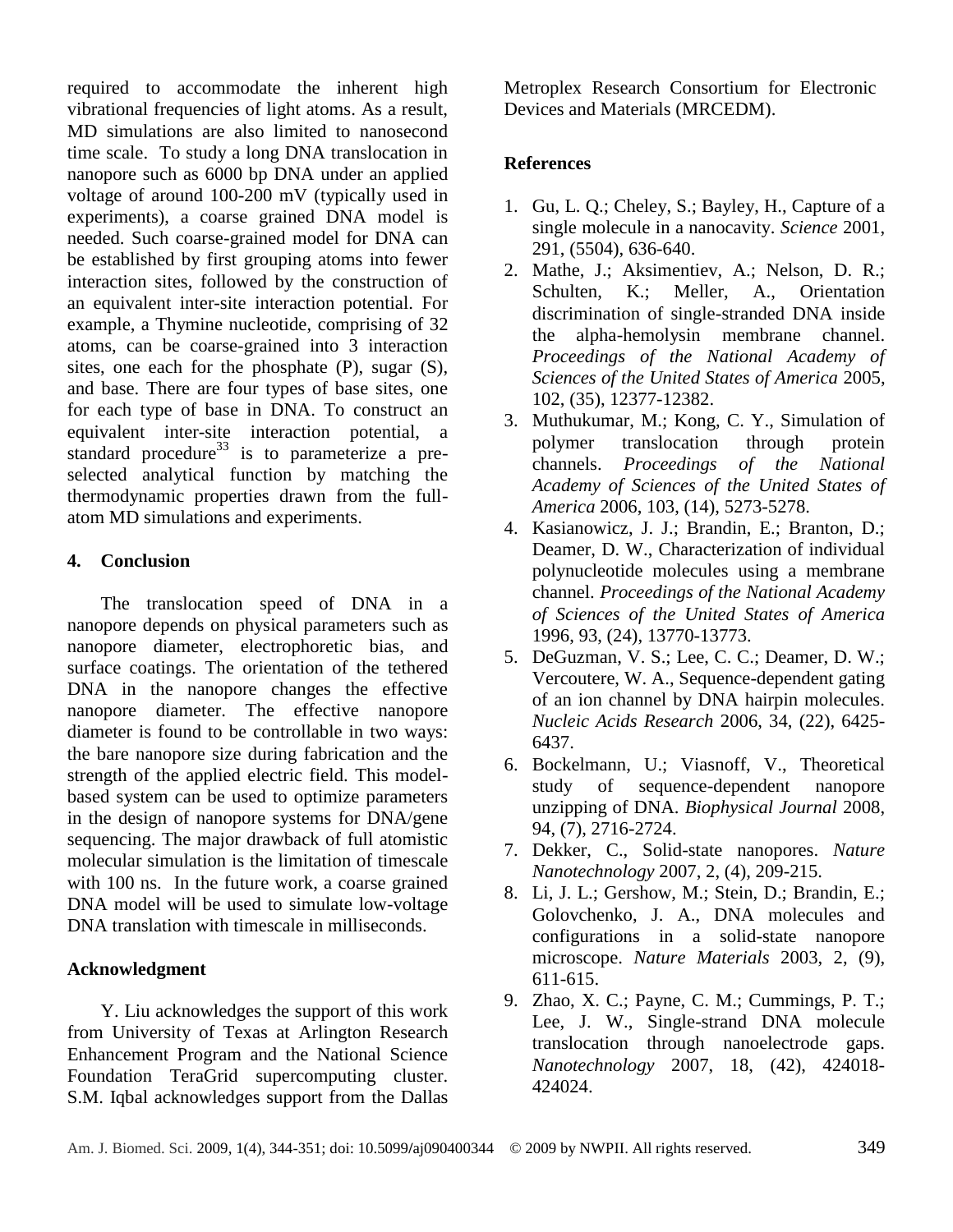- 10. Iqbal, S. M.; Akin, D.; Bashir, R., Solid-state nanopore channels with DNA selectivity. *Nature Nanotechnology* 2007, 2, (4), 243-248.
- 11. Cross, J. D.; Strychalski, E. A.; Craighead, H. G., Size-dependent DNA mobility in nanochannels. *Journal of Applied Physics*  2007, 102, (2), 024701-024705
- 12. Wanunu, M.; Sutin, J.; McNally, B.; Chow, A.; Meller, A., DNA Translocation Governed by Interactions with Solid-State Nanopores. *Biophysical Journal* 2008, 95, (10), 4716- 4725.
- 13. Meller, A., Dynamics of polynucleotide transport through nanometre-scale pores. *Journal of Physics-Condensed Matter* 2003, 15, (17), R581-R607.
- 14. Chen, P.; Gu, J. J.; Brandin, E.; Kim, Y. R.; Wang, Q.; Branton, D., Probing single DNA molecule transport using fabricated nanopores. *Nano Letters* 2004, 4, (11), 2293-2298.
- 15. Heng, J. B.; Aksimentiev, A.; Ho, C.; Marks, P.; Grinkova, Y. V.; Sligar, S.; Schulten, K.; Timp, G., The electromechanics of DNA in a synthetic nanopore. *Biophysical Journal* 2006, 90, (3), 1098-1106.
- 16. Meller, A.; Nivon, L.; Branton, D., Voltagedriven DNA translocations through a nanopore. *Physical Review Letters* 2001, 86, (15), 3435-3438.
- 17. Aksimentiev, A.; Heng, J. B.; Cruz-Chu, E. R.; Timp, G.; Schulten, K., Microscopic kinetics of DNA translocation through synthetic nanopores. *Biophysical Journal* 2005, 88, (1), 352a-352a.
- 18. Heng, J. B.; Aksimentiev, A.; Ho, C.; Marks, P.; Grinkova, Y. V.; Sligar, S.; Schulten, K.; Timp, G., Stretching DNA using the electric field in a synthetic nanopore. *Nano Letters*  2005, 5, (10), 1883-1888.
- 19. Fyta, M. G.; Melchionna, S.; Kaxiras, E.; Succi, S., Multiscale coupling of molecular dynamics and hydrodynamics: Application to DNA translocation through a nanopore. *Multiscale Modeling & Simulation* 2006, 5, (4), 1156-1173.
- 20. Fologea, D.; Brandin, E.; Uplinger, J.; Branton, D.; Li, J., DNA conformation and base number simultaneously determined in a

nanopore. *Electrophoresis* 2007, 28, (18), 3186-3192.

- 21. Kasianowicz, J. J.; Nguyen, T. L.; Stanford, V. M., Enhancing molecular flux through nanopores by means of attractive interactions. *Proceedings of the National Academy of Sciences of the United States of America* 2006, 103, (31), 11431-11432.
- 22. Hogg, T.; Zhang, M.; Yang, R., Modeling and Analysis of DNA Hybridization Dynamics at Microarray Surface in Moving Fluid. *IEEE International Conference on Robotics and Automation* 2008, 3419-3424.
- 23. Chan, V.; Graves, D. J.; McKenzie, S. E., The biophysics of DNA hybridization with immobilized oligonucleotide probes. *Biophysical Journal* 1995, 69, (6), 2243-2255.
- 24. Smeets, R. M. M.; Keyser, U. F.; Krapf, D.; Wu, M. Y.; Dekker, N. H.; Dekker, C., Salt dependence of ion transport and DNA translocation through solid-state nanopores. *Nano Letters* 2006, 6, (1), 89-95.
- 25. Hofler, L.; Gyurcsanyi, R. E., Coarse grained molecular dynamics simulation of electromechanically-gated DNA modified conical nanopores. *Electroanalysis* 2008, 20, (3), 301-307.
- 26. Wang, G. M.; Sandberg, A. C., Nonequilibrium all-atom molecular dynamics simulations of free and tethered DNA molecules in nanochannel shear flows. *Nanotechnology* 2007, 18, (13), 135702- 135710.
- 27. Kale, L.; Skeel, R.; Bhandarkar, M.; Brunner, R.; Gursoy, A.; Krawetz, N.; Phillips, J.; Shinozaki, A.; Varadarajan, K.; Schulten, K., NAMD2: Greater scalability for parallel molecular dynamics. *Journal of Computational Physics* 1999, 151, (1), 283- 312.
- 28. MacKerell, A. D.; Bashford, D.; Bellott, M.; Dunbrack, R. L.; Evanseck, J. D.; Field, M. J.; Fischer, S.; Gao, J.; Guo, H.; Ha, S.; Joseph-McCarthy, D.; Kuchnir, L.; Kuczera, K.; Lau, F. T. K.; Mattos, C.; Michnick, S.; Ngo, T.; Nguyen, D. T.; Prodhom, B.; Reiher, W. E.; Roux, B.; Schlenkrich, M.; Smith, J. C.; Stote, R.; Straub, J.; Watanabe, M.; Wiorkiewicz-Kuczera, J.; Yin, D.; Karplus, M., All-atom